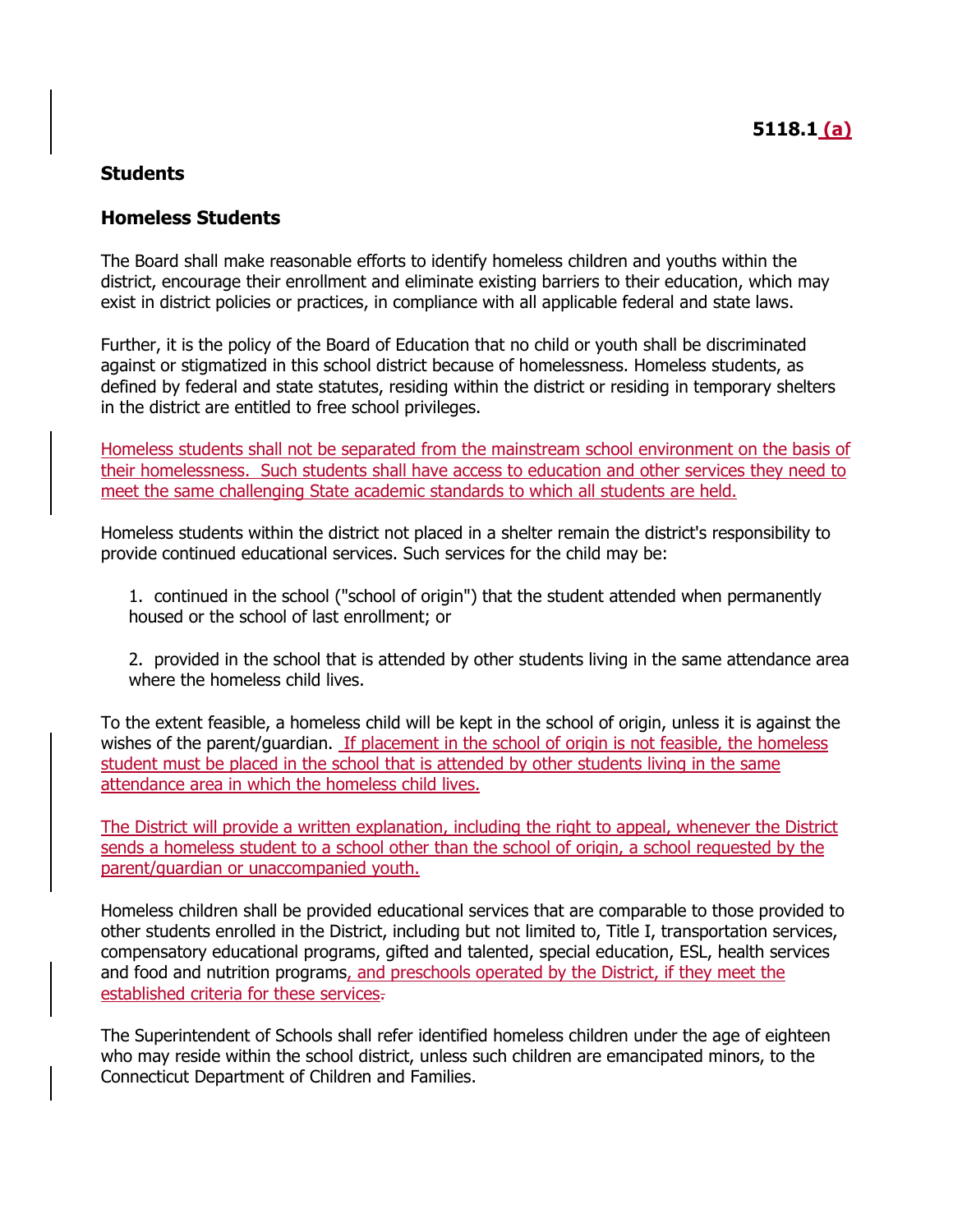## **Homeless Students (con'td.)**

The district administration shall attempt to remove existing barriers to school attendance by homeless emancipated minors and youth eighteen years of age:

- 1. The selected school for the homeless child shall enroll the child, even in the absence of records normally required for enrollment. The last school enrolled shall be contacted to obtain records.
- 2. Other enrollment requirements that may constitute a barrier to the education of the homeless child or youth may be waived at the discretion of the Superintendent. If the district is unable to determine the student's grade level due to missing or incomplete records, the district shall administer tests or utilize other reasonable means to determine the appropriate grade level for the child.
- 3. Fees and charges, which may present a barrier to the enrollment or transfer of a homeless child or youth, may be waived at the discretion of the Superintendent.
- 4. Transportation services must be comparable to those provided other students in the selected school. Transportation shall be provided to the student's school of origin in compliance with federal and state regulations. If the school of origin is in a different school district from where the homeless child or youth is currently living, both school districts shall agree on a method for sharing the responsibility and costs, or share the costs equally.
- 5. Official school records policies and regulations shall be waived at the discretion of the Superintendent, in compliance with federal statutes.
- 6. The district shall make a reasonable effort to locate immunization records from information available. The District's liaison shall assist the parent/guardian in obtaining the necessary immunizations and records. The District shall arrange for students to receive immunizations through health agencies and at District expense if no other recourse is available. Immunizations may, however, be waived for homeless youth only in accordance with provisions of Board of Education policy on immunizations.
- 7. The Board will provide any homeless student, who is not in the physical custody of a parent/guardian, full access to his/her educational records, including medical records, in the Board's possession.
- 8. Other barriers to school attendance by homeless children or youth may be waived at the discretion of the Superintendent of Schools.
- 9. The District will treat information about a homeless child or youth's living situation as a student education record subject to the protections of the Family Educational Rights and Privacy Act (FERPA). Such information shall not be deemed to be directory information.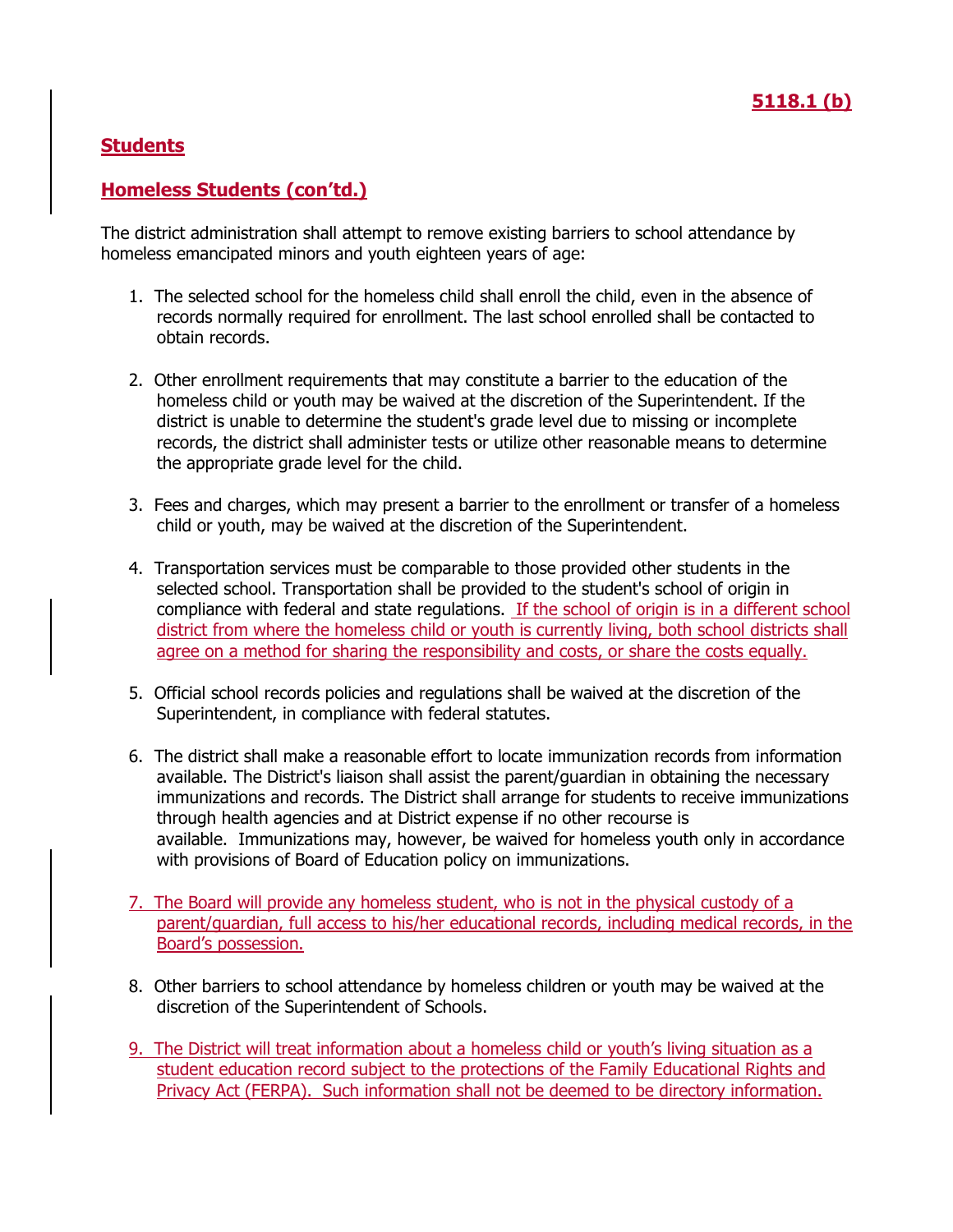## **Homeless Students (con'td.)**

The District's educational liaison for homeless children is the Assistant Superintendent of Schools.

The liaison must assist homeless children and youth, as described within the administrative regulations, in the placement/enrollment decisions, considering the youth's wishes and provide notice of appeal under the Act's enrollment disputes provisions. The liaison shall also participate in State provided professional development programs for local liaisons.

Students residing in a temporary shelter are entitled to free school privileges from the district in which the shelter is located or from the school district where they would otherwise reside if not for the placement in the temporary shelter. The district in which the temporary shelter is located shall notify the district where the student would otherwise be attending. The district so notified may choose to either:

- 1. continue to provide educational services, including transportation between the temporary shelter and the school in the home district; or
- 2. pay tuition to the district in which the temporary shelter is located.

The Superintendent shall develop regulations, to ensure compliance with applicable statutes in the implementation of this policy.

(cf. 5125 – Student Records; Confidentiality)

(cf. 5143 - Student Health Assessments and Immunizations)

(cf. 5146 - Child Abuse and Neglect)

Legal Reference: Connecticut General Statutes

[10-](http://www.cga.ct.gov/current/pub/title_10.htm)253(e) School privileges for children in certain placements, non-resident children and children in temporary shelters. (as amended by PA 17-194)

[17a-](http://www.cga.ct.gov/current/pub/title_17a.htm) 101 Protection of children from abuse. Reports required of certain professional persons. When child may be removed from surroundings without court order.

17a-102 Report of danger of abuse.

[17a-](http://www.cga.ct.gov/current/pub/title_17a.htm) 103 Reports by others.

[17a-](http://www.cga.ct.gov/current/pub/title_17a.htm) 106 Cooperation in relation to prevention, identification and treatment of child abuse and neglect.